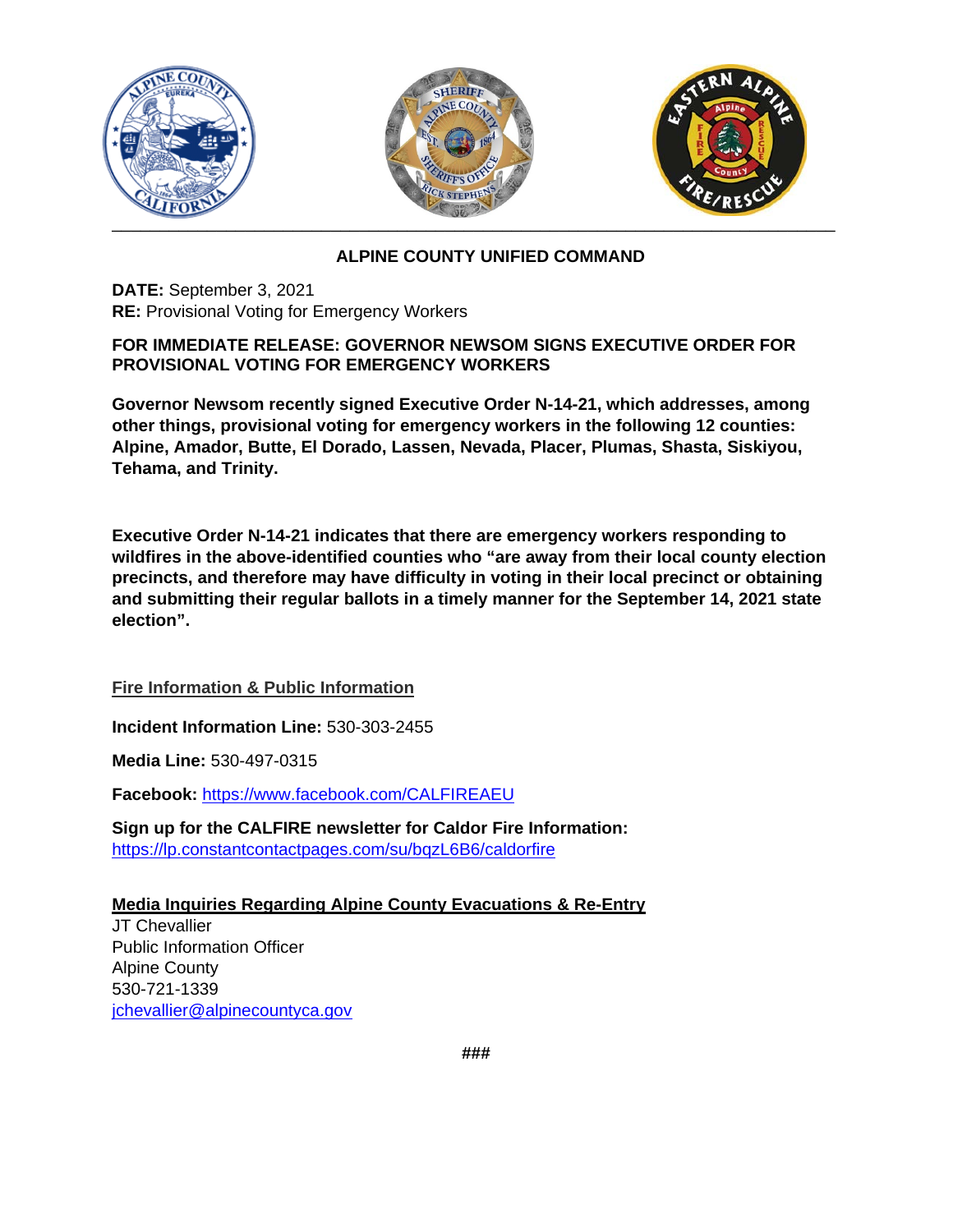

SHIRLEY  $N$ . WEBER  $P_{h.D.}$  | secretary of state | state of california

ELECTIONS DIVISION 1500 11th Street, 5TH Floor | Sacramento, CA 95814 | **Tel** 916.657.2166 | **Fax** 916.653.3214 | www.sos.ca.gov

September 1, 2021

## County Clerk/Registrar of Voters (CC/ROV) Memorandum # 21146

- TO: All County Clerks/Registrars of Voters
- FROM: /s/ Jana M. Lean Chief, Elections Division
- RE: California Gubernatorial Recall Election: Provisional Voting for Emergency **Workers**

Governor Newsom recently signed [Executive Order](https://elections.cdn.sos.ca.gov/statewide-elections/2021-recall/eo-emergency-workers.pdf) N-14-21, which addresses, among other things, provisional voting for emergency workers in the following 12 counties: Alpine, Amador, Butte, El Dorado, Lassen, Nevada, Placer, Plumas, Shasta, Siskiyou, Tehama, and Trinity.

[Executive Order N-14-21](https://elections.cdn.sos.ca.gov/statewide-elections/2021-recall/eo-emergency-workers.pdf) indicates that there are emergency workers responding to wildfires in the above-identified counties who "are away from their local county election precincts, and therefore may have difficultly in voting in their local precinct or obtaining and submitting their regular ballots in a timely manner for the September 14, 2021 state election".

[Executive Order N-14-21](https://elections.cdn.sos.ca.gov/statewide-elections/2021-recall/eo-emergency-workers.pdf) requires county elections officials in the above-identified counties to, upon demand, issue to an emergency worker registered outside their county a provisional ballot for the September 14, 2021, California Gubernatorial Recall Election.

An emergency worker is defined as "a person who is officially engaged in responding to the proclaimed state of emergency and whose vocation has been identified in an executive order relating to the state of emergency." (Elec. Code § 14313(e).)

Pursuant to [Executive Order](https://elections.cdn.sos.ca.gov/statewide-elections/2021-recall/eo-emergency-workers.pdf) N-14-21 and Elections Code section 14313, an emergency worker may cast a provisional ballot that may be identical to the provisional ballot offered to other voters in the county in which the emergency worker is located.

The 12 above-identified county elections officials may take the following steps in issuing provisional ballots to emergency workers who are registered to vote in their county of residence: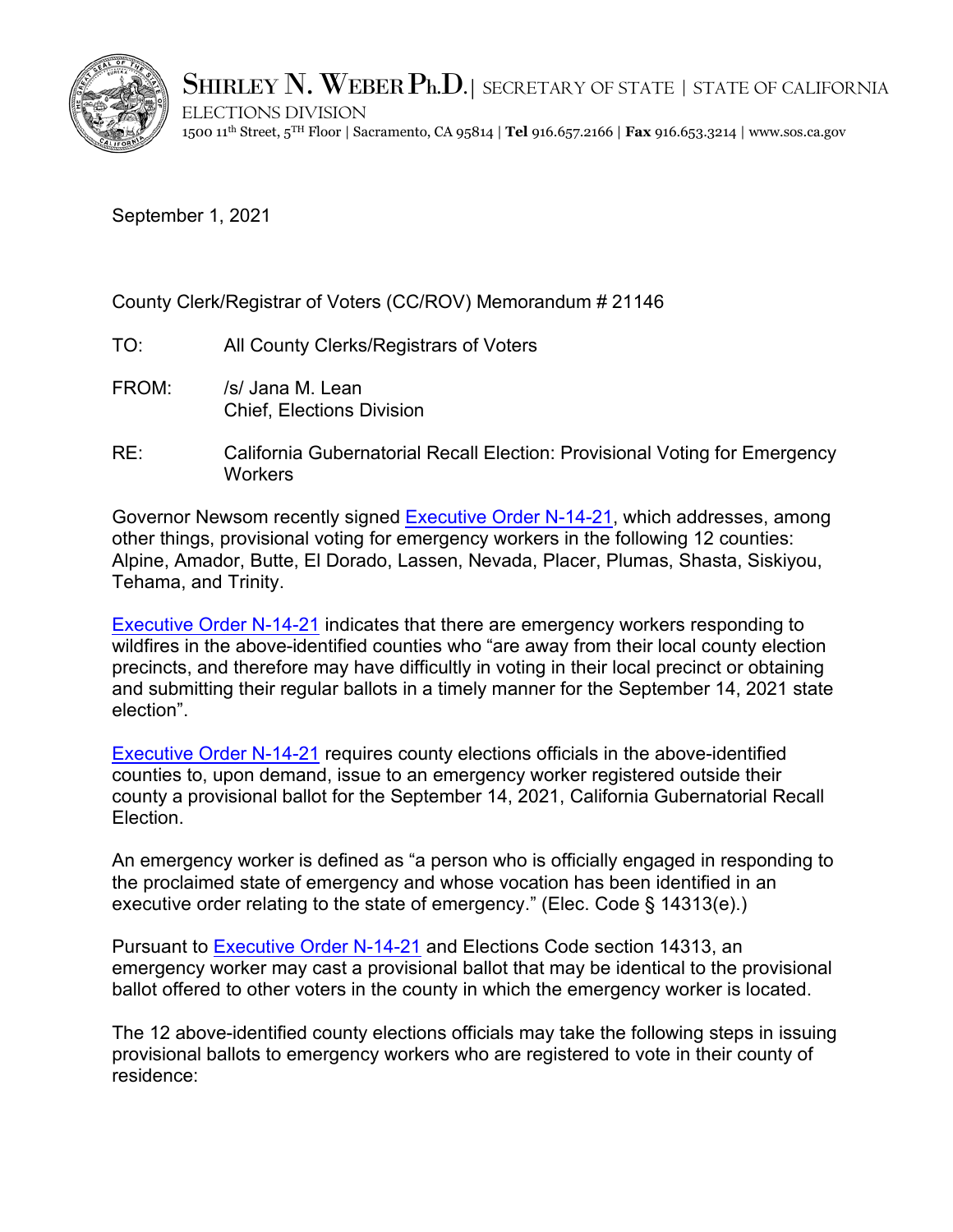- 1. Supply a provisional ballot envelope to the voter for them to complete registration information (including the county where the voter is registered);
- 2. Issue the voter a ballot for the voter to complete and seal in the provisional ballot envelope;
- 3. Instruct the voter to place the provisional ballot envelope in a ballot box; and
- 4. Forward the provisional ballots to the elections official in the county in which the voter is registered.
	- We advise that the ballots of emergency workers be placed in an envelope for delivery via United States Postal Service (USPS) First-Class mail or an express delivery service, or hand delivery when possible (so as to not delay the receipt of these ballots) to the proper county and include in the envelope some indication of when the ballots were received by your office.
	- We suggest that the forwarding county alert the other county that voted ballots are being sent or delivered to them.

The county elections official where the emergency worker is registered shall:

- 1. Upon receipt of the returned ballot, process the ballot pursuant to the canvass procedures in Elections Code section 14310(c); and
- 2. If the ballot is eligible to be counted pursuant to Section 14313 (b) and (c), duplicate the ballot and preserve all other materials according to existing procedures. (Elec. Code § 14313(d).)

Elections Code section 14313 has been reproduced for your reference:

(a) Upon the declaration of a state of emergency by the Governor and the issuance of an executive order authorizing an emergency worker to cast a ballot outside of his or her home precinct, elections officials in the counties included in the executive order shall, upon demand, issue to an emergency worker a provisional ballot that may be identical to the provisional ballot offered to other voters in the county, using a process to be determined by the elections official. The elections official shall transmit for processing any ballot cast, including any materials necessary to process the ballot, pursuant to this section to the elections official in the county where the voter is registered to vote.

(b) To be counted, a ballot cast pursuant to this section shall satisfy both of the following requirements:

(1) Be cast by the voter no later than the close of the polls on election day.